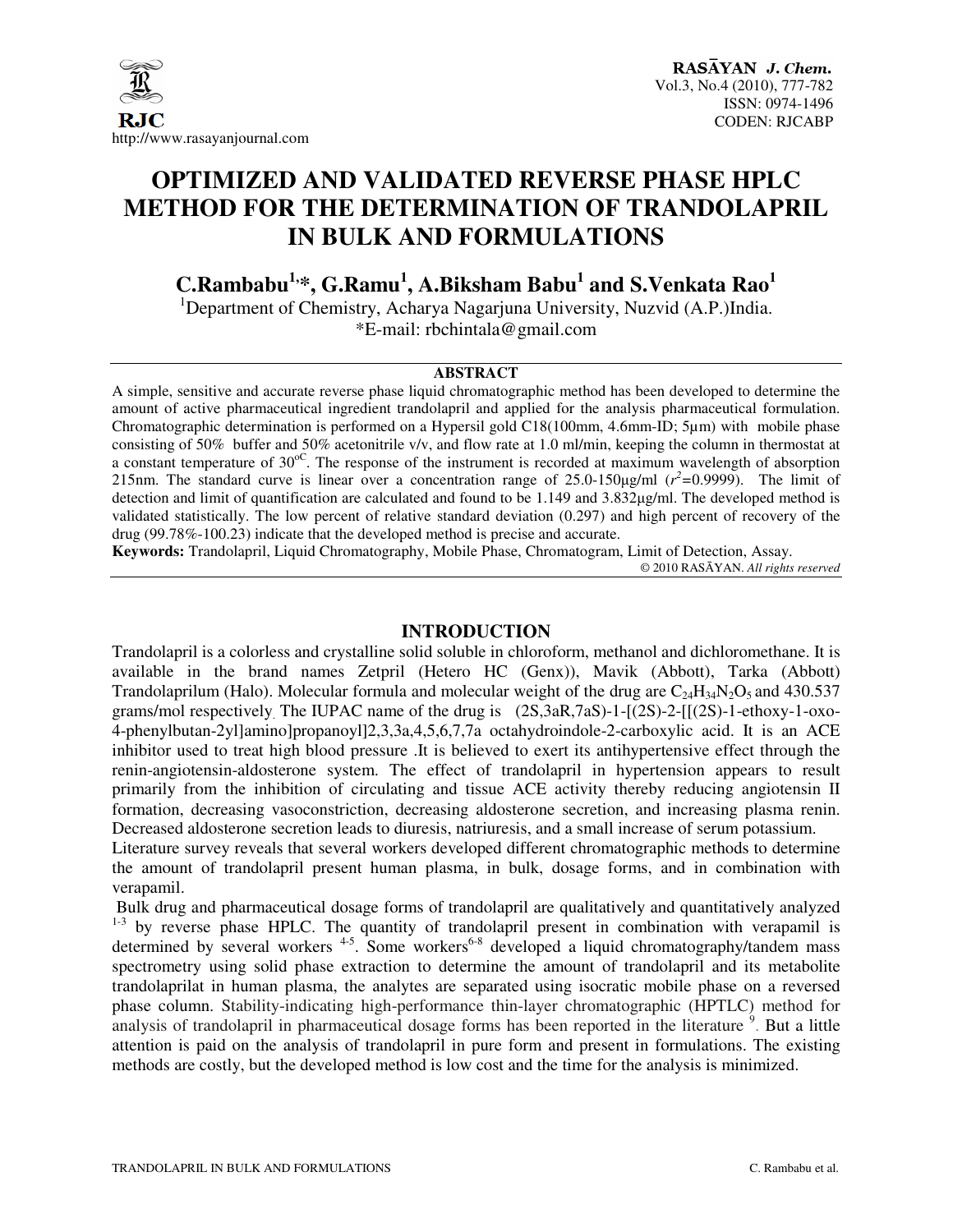## **EXPERIMENTAL**

#### **Instrumentation**

Shimadzu LC- 20AT Prominence liquid chromatographic system is used for the analysis. Shimadzu LC-20AT system equipped with binary gradient pump, UV-VIS SPD 20A detector, Column Oven and controlled by Spinchrom software.

## **Materials and Reagents**

All the Chemicals and reagents used in the analysis are of HPLC grade. HPLC grade water is used to prepare the mobile phase. Stock solutions of trandolapril and sample solutions are prepared in the mobile phase. Fresh working solutions are prepared daily. All solutions are filtered through 0.45 µ membrane filter and degassed using a sonicator.

#### **Preparation of buffer solution of pH=2.8**

About 0.544g of ammonium dihydrogen orthophosphate is accurately weighed, transferred into 500ml volumetric flask and dissolved in HPLC grade water, made up to the mark by adjusting the pH =2.8 by adding a few milliliters of o-phosphoric acid, filtered through 0.45µ filter and degassed by sonication.

#### **Preparation of mobile phase**

Mobile phase is prepared by mixing accurately measured volumes of 250ml of buffer and 250 ml of acetonitrile in a 1000ml beaker, stirred well, filtered, sonicated and used for the analysis.

#### **Preparation of standard drug solution**

About 50.0mg of trandolapril is accurately weighed, transferred into a well cleaned, dried 50ml volumetric flask, 30ml of mobile phase is added and sonicated to dissolve the drug. The solution is made up to the mark with mobile phase. Working standard solution (100µg/ml) is prepared daily by accurately measuring 10.0ml of the stock solution into 100ml volumetric flask and made up to the mark with mobile phase.

#### **Preparation of test solution**

Fifty tablets of zetpril are powdered and mixed thoroughly. An amount of the powder equivalent to 50mg of the drug is dissolved in acetonitrile by sonication, and filtered through 0.45µ filter. The filtrate is diluted to 100ml with mobile phase. The resulting solution is again sonicated and filtered through 0.45µ filter and used for the analysis.

#### **Method Development**

The chromatographic conditions are fixed for the Shimatzu HPLC system .The mobile phase is allowed to pump from the mobile phase reservoir into the column Hypersil BDSC18(100mm, 4.6mm-ID; 3µm particle size) at a flow rate of 1.0 ml/min., keeping the column in thermostat at a temperature of  $30^{\circ\circ}$ about 30minutes. The response of the system is recorded against time at maximum wavelength 215nm. Now 20µl of the standard solution of trandolapril of (100µg/ml) is injected into the system, the mobile phase is allowed to pass through the column for 20minutes and the chromatogram is recorded and is presented by Fig-1.The chromatogram consists single sharp peak, having tailing factor less than 2.0 , number of theoretical plates greater than 2000 and retention time 6.00minutes.

## **RESULTS AND DISCUSSION**

Working standard solution of trandolapril is injected into the HPLC system and the chromatogram is recorded. The system suitability parameters and system precision are evaluated based on the area of the peak. The USP tailing factor and number of theoretical plates are found to be 1.742 with 4272 respectively. In order to predict the linearity of detector response to the concentration of the drug a series of six different concentration solutions of trandolapril standard are prepared each in duplicate in the concentration range of about 25.0µg/ml to 150µg/ml corresponding to 25% to 150% of target concentration. Each solution is injected into the system and chromatograms are recorded the under the standard chromatographic conditions. A graph is plotted to concentration in µg/ml on X-axis versus mean response of the detector on Y-axis. The detector response is found to be linear (Fig.2). The slope, intercept of the straight line are found to be 19532 and 2671 respectively. The correlation coefficient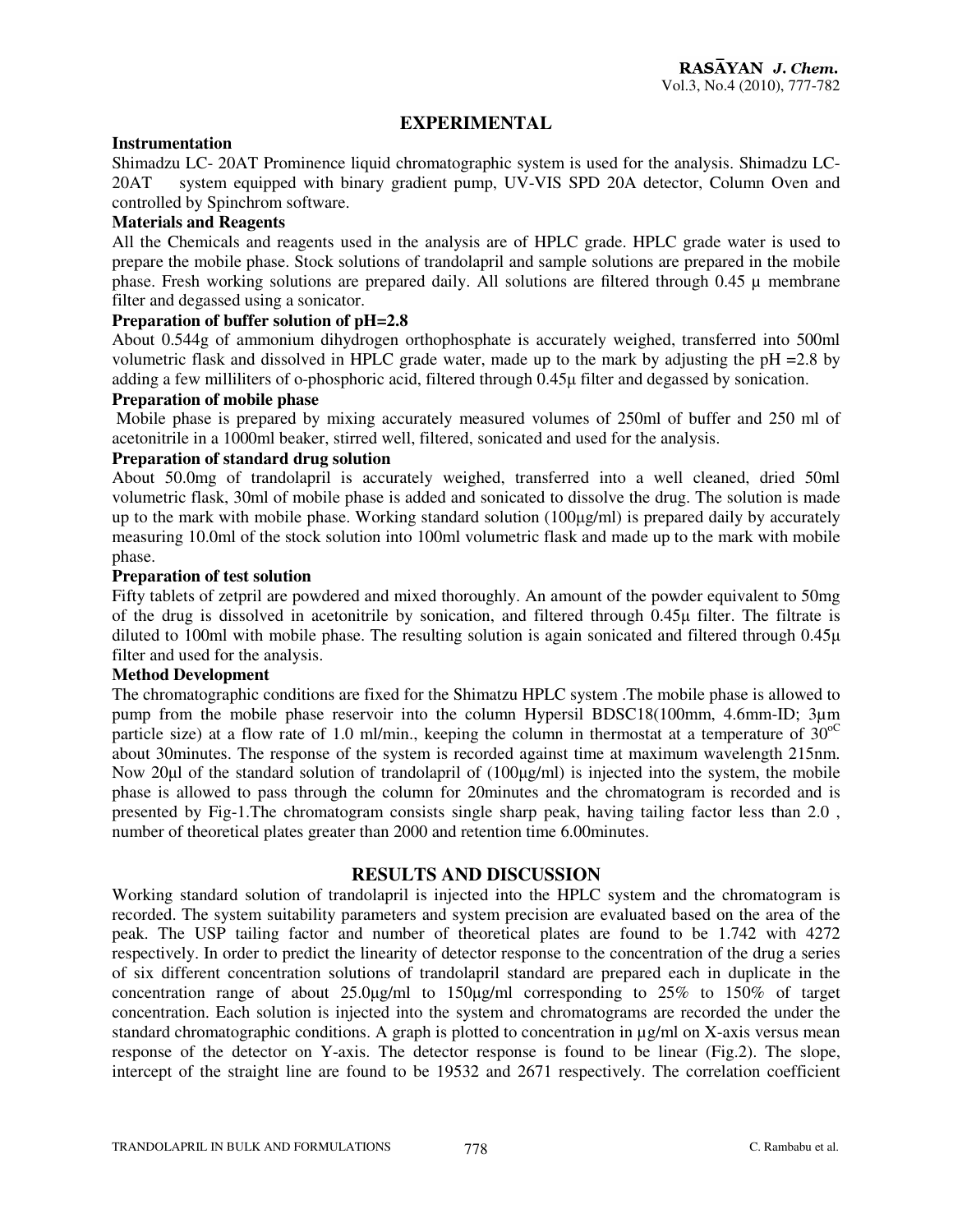between the concentration of the drug and detector response is found to be 0.9999. The results are summarized in Table-1

The precision of the test method is evaluated by assaying six samples of zetpril tablets of 2.0mg and 4.0mg.The average percent of assay of zetpril in tablets is found to be 100.06%, 100.09% and %RSD is found to be 0.148 and 0.135 respectively for 2.0mg and 4.0mg tablets respectively. The results are summarized in Table-2. Accuracy of the method is determined at three different concentrations of the test solution equivalent to about 75%, 100%, and 125% of the target concentration. Each solution is prepared in triplicate and assayed as per test method. The percent RSD and percent of recovery of the active pharmaceutical ingredient is calculated. The percent RSD values are found to be 0.595, 0.244 and 0.332 at 75%, 100%, and 125% of the target concentrations respectively and the percent of recovery of the drug is found to be 99.95%, 100.03% and 100.26%corresponding to 75%, 100% and 125% spike levels. These calculated values indicate that the method is highly precise and accurate. The results are expressed in Table-3.

To determine ruggedness of the developed method, a study is conducted between two different analysts, systems, and columns at same experimental conditions. The values of the precision at each stage are compared with method precision statistically. The average % assay and relative standard deviation are calculated and found to within the limits (Table-4). Comparison of the results thus obtained shows that the proposed method is rugged. Robustness of the method is studied by determining the system suitable parameters by studying the effect of small change in chromatographic conditions such as composition of the mobile phase, flow rate, pH of the buffer solution, wavelength and column temperature and found to be acceptable limits.

Pharmaceutical formulations are analyzed by calculating the percent of recovery of the standard drug added to preanalysed formulations. Known amount of the standard drug equivalent to 25% to 150% of the target concentration is added to same amount of test sample. Chromatogram is recorded under the test chromatographic conditions for each concentration; a graph is drawn between the amount of drug added and the amount of drug recovered. The plot is linear (Fig.3) and regression equation is given by y=1.0038x+0.1873 with  $r^2$ <sup>=</sup>0.9999. The results are given in Table-5.



Fig.-1: Chromatogram of Trandolapril Standard (100µg/ml)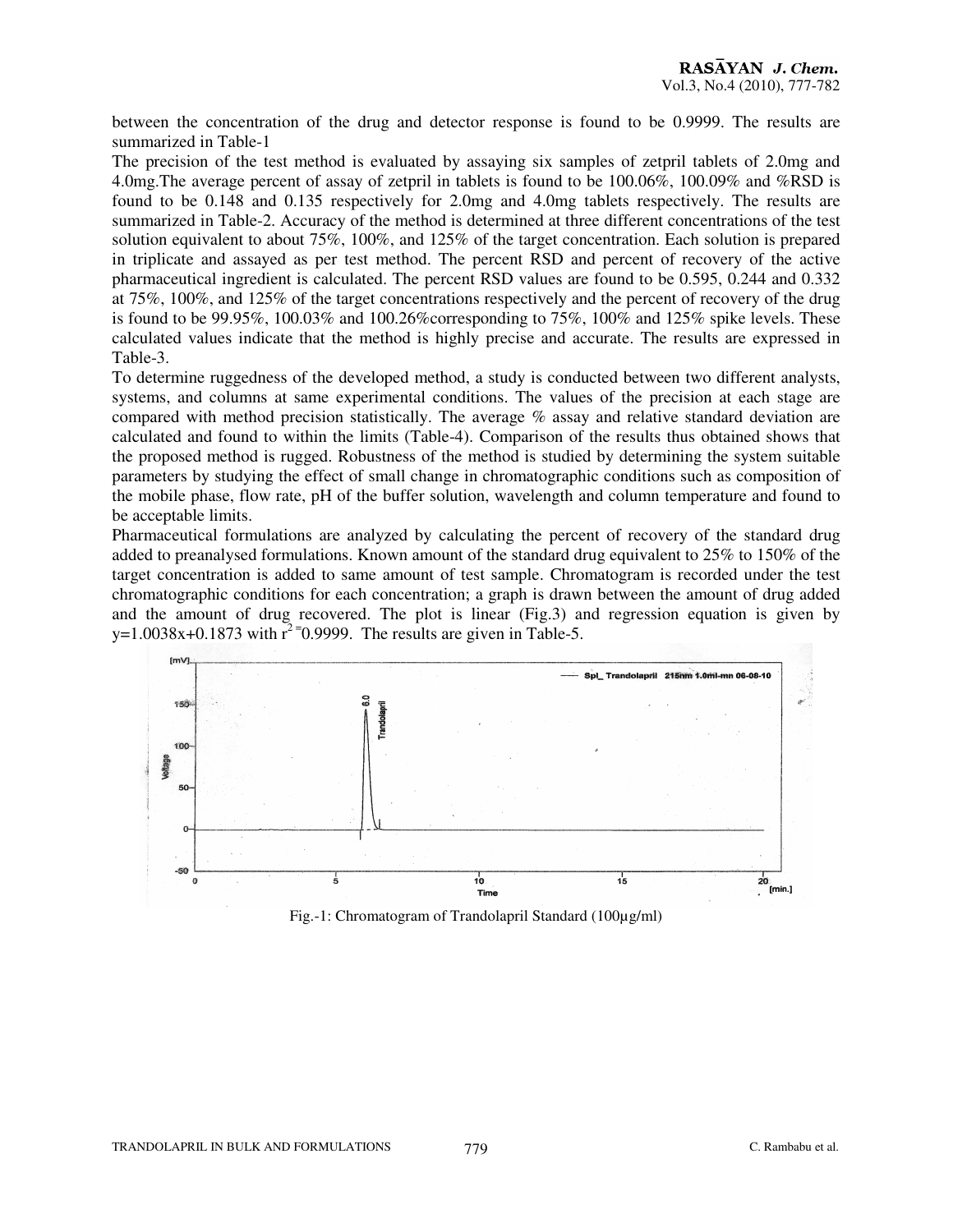

Fig.-2 : Linearity of the detector response to the concentration of trandolapril



Fig.-3: Linearity of test method

|  | Table-1: Linearity of detector response |
|--|-----------------------------------------|
|--|-----------------------------------------|

| S.No. | Concentration<br>$\mu$ g/ml | Average<br>Area | <b>Regression Parameter</b>    |        |
|-------|-----------------------------|-----------------|--------------------------------|--------|
|       | 25                          | 489867          | Slope                          | 19532  |
| 2     | 50                          | 979724          | Intercept                      | 2671   |
| 3     | 75                          | 1466588         | <b>Correlation Coefficient</b> | 0.9999 |
| 4     | 100                         | 1950445         | $LOD \mu g/ml$                 | 1.149  |
|       | 125                         | 2461326         | $LOQ \mu g/ml$                 | 3.832  |
|       | 150                         | 2922163         |                                |        |

Table-2: Precision of the test method

|            | Percent of Assay Labeled Amount |               |  |  |  |
|------------|---------------------------------|---------------|--|--|--|
| Sample No. | $2.0$ mg/Tablet                 | 4.0 mg/tablet |  |  |  |
|            | 99.97                           | 100.21        |  |  |  |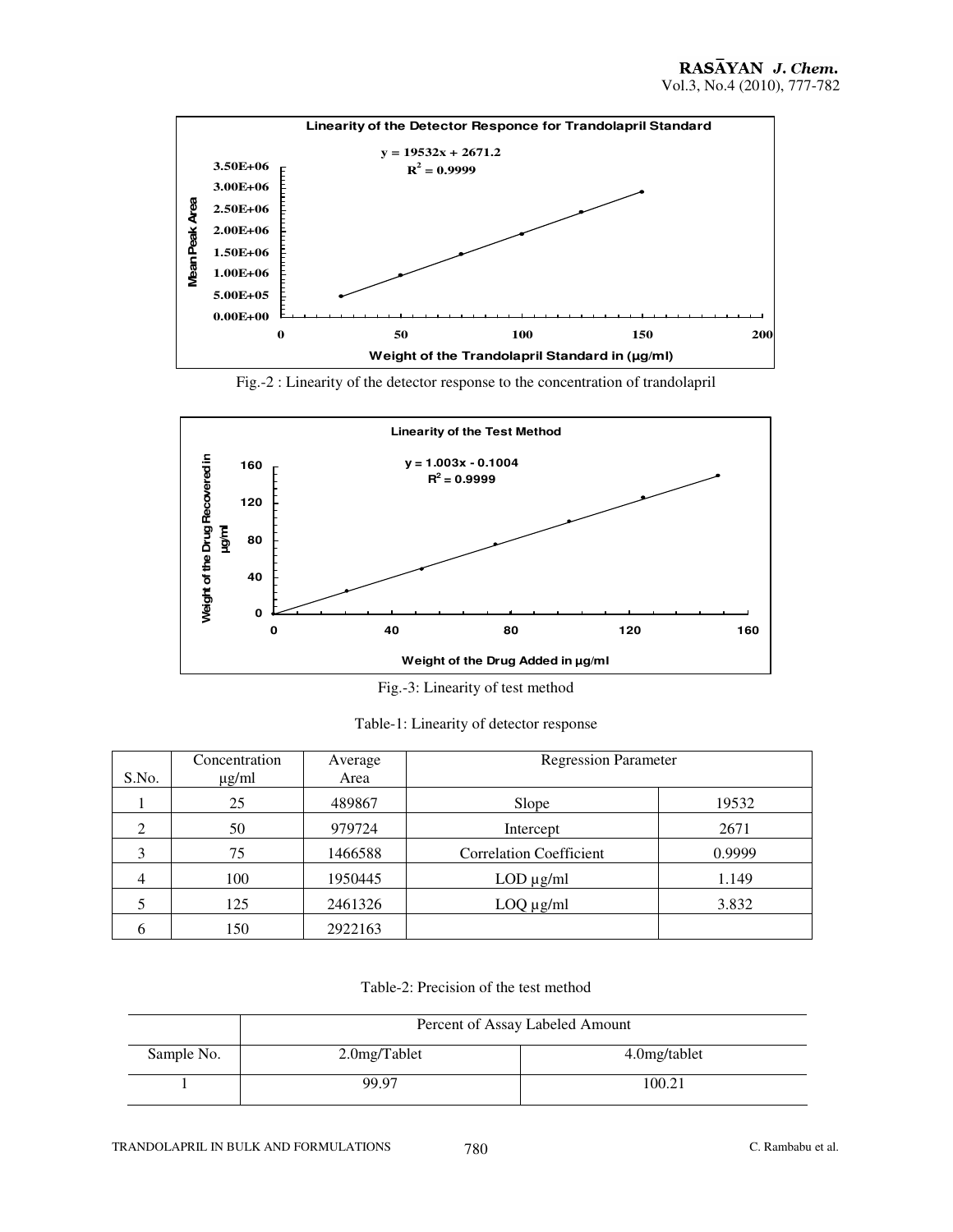| 2         | 100.3  | 99.89  |
|-----------|--------|--------|
| 3         | 100.13 | 99.95  |
| 4         | 100.11 | 100.19 |
| 5         | 99.94  | 100.16 |
| 6         | 99.91  | 100.14 |
| Mean      | 100.06 | 100.09 |
| <b>SD</b> | 0.148  | 0.135  |
| %RSD      | 0.148  | 0.135  |

Table-3: Accuracy of the method

| Spike<br>level | Sample<br>ID | Amount<br>$Added(\mu g/ml)$ | Amount<br>Found( $\mu$ g/ml) | $\%$ of<br>Recovery | <b>Statistical Analysis</b> |         |
|----------------|--------------|-----------------------------|------------------------------|---------------------|-----------------------------|---------|
| 75%            |              | 75.00                       | 74.46                        | 99.28               | Mean                        | 99.951  |
|                | 2            | 75.00                       | 75.31                        | 100.41              | <b>SDV</b>                  | 0.595   |
|                | 3            | 75.00                       | 75.12                        | 100.16              | $%$ RSD                     | 0.595   |
| $100\%$        |              | 100.00                      | 99.94                        | 99.94               | Mean                        | 100.033 |
|                | 2            | 100.00                      | 99.85                        | 99.85               | <b>SDV</b>                  | 0.244   |
|                | 3            | 100.00                      | 100.31                       | 100.31              | $%$ RSD                     | 0.244   |
| 125%           |              | 125.00                      | 125.62                       | 100.50              | Mean                        | 100.261 |
|                | 2            | 125.00                      | 124.85                       | 99.88               | <b>SDV</b>                  | 0.333   |
|                | 3            | 125.00                      | 125.51                       | 100.41              | $%$ RSD                     | 0.332   |

#### Table-4: Study of Ruggedness

| Statistical<br>Parameter | Analyst-1 | Analyst-2 | System-1 | System-2 | Column-1 | Column-2 |
|--------------------------|-----------|-----------|----------|----------|----------|----------|
| Mean <sup>a</sup>        | 100.06    | 100.00    | 99.95    | 100.02   | 99.99    | 100.13   |
| <b>SD</b>                | 0.212     | 0.177     | 0.183    | 0.254    | 0.229    | 0.264    |
| $%$ RSD                  | 0.212     | 0.177     | 0.183    | 0.253    | 0.229    | 0.263    |
| $F-test^b$               | 2.057     | 1.429     | 1.532    | 2.935    | 2.394    | 3.176    |
| t-test                   | 0.038     | 0.876     | 1.47     | 0.386    | 0.749    | 0.665    |
| $F-testc$                | 1.435     |           | 1.926    |          | 1.329    |          |
| t-test                   | 0.571     |           | 0.662    |          | 1.057    |          |

<sup>a</sup>Mean of six replicate measurements

<sup>b</sup>Comparison of the precision with method precision. Tabular values are F=5.05 and t=2.571

<sup>c</sup>Comparison of precision between the two analysts, systems and columns